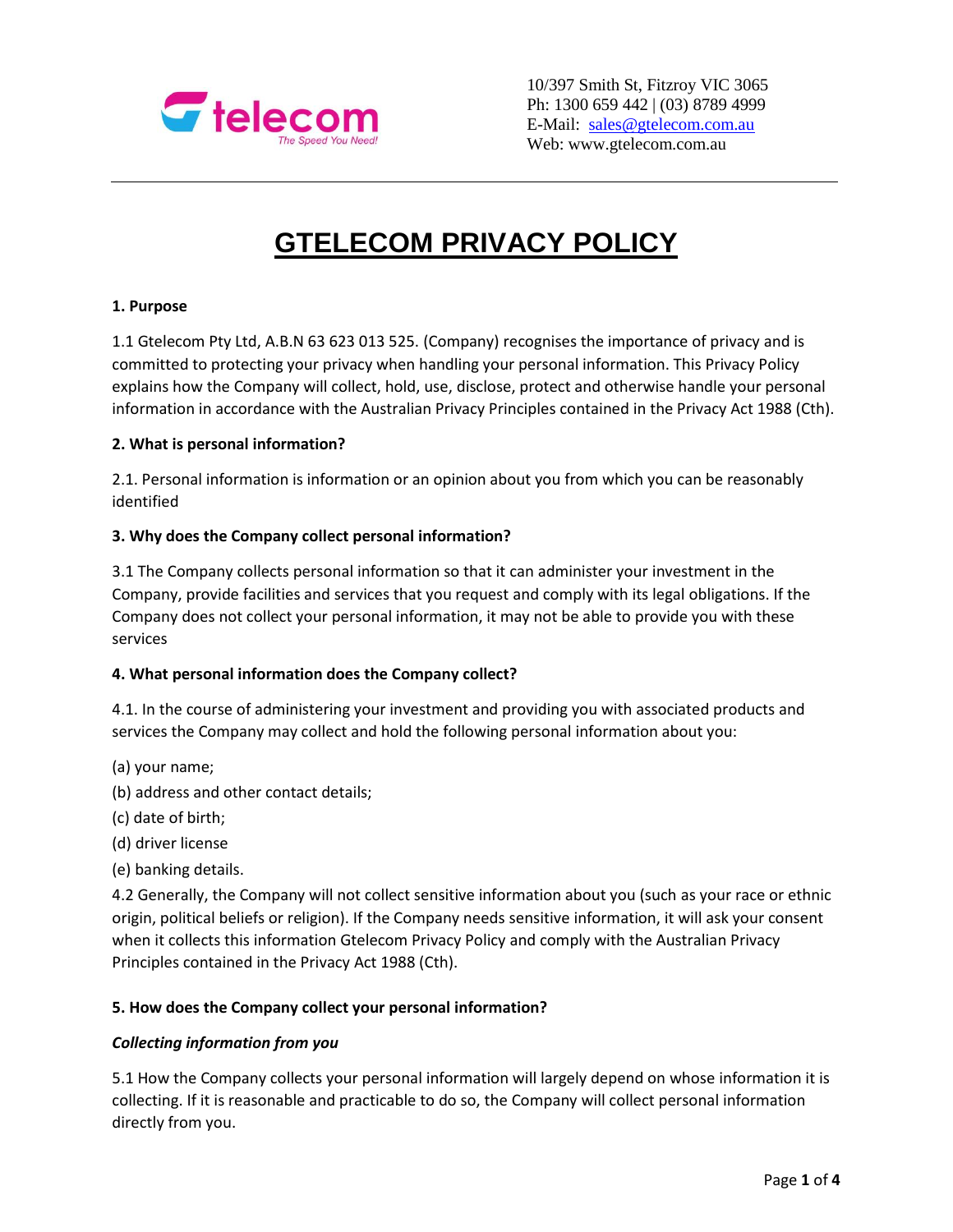

5.2 Depending on how you choose to interact with the Company, the Company may collect your personal information when you contact the Company or its service providers by telephone, by email, through the Company's website or when you complete a form or document and provide it to the Company.

# *Collecting information from third parties*

5.3 The Company may also collect information about you from other people (e.g. a third-party administrator) or independent sources. For example, the Company may collect personal information about you from its services providers, including the Company's share registry, Security Transfer Australia.

However, the Company will only do so where it is not reasonable and practicable to collect the information from you directly. Where the Company has collected your information from a third party, such personal information will be held, used and disclosed by the Company in accordance with this Privacy Policy.

5.4 When you provide the Company with personal information you consent to the use, disclosure and handling of your personal information in accordance with this Privacy Policy and any subsequent amendments.

## *Collecting information from visits to the Company's website*

5.5 The Company may collect information based on how you use its website including through 'cookies', web beacons and other similar technologies.

Cookies are small text files that websites or apps may place on your computer or device and collect non identified/anonymous information about the users of its website such as the number of visitors, the number of pages viewed and the internet advertisements which bring visitors to the website.

5.6 The Company uses cookies to provide you with a more consistent experience across our services and reserves the right to ask advertisers or other partners to serve ads or services to your devices, which may use cookies or similar technologies placed by us or the third party. This information is collected to Gtelecom Privacy Policy analyse and improve the Company's website, its marketing campaigns and to record statistics on web traffic.

5.7 No attempt is made by the Company to use this information to personally identify you. We record a variety of information from interactions with our online services including IP address, locations data (where available and not disabled by the user), dates, times, and another user activity. In most cases we will not be able to reasonably identify an individual from the information collected. However, if cookie information is linked with personal information, we hold about you as set out above, this cookie information becomes personal information and will be treated in the same manner as the personal information to which it has been linked.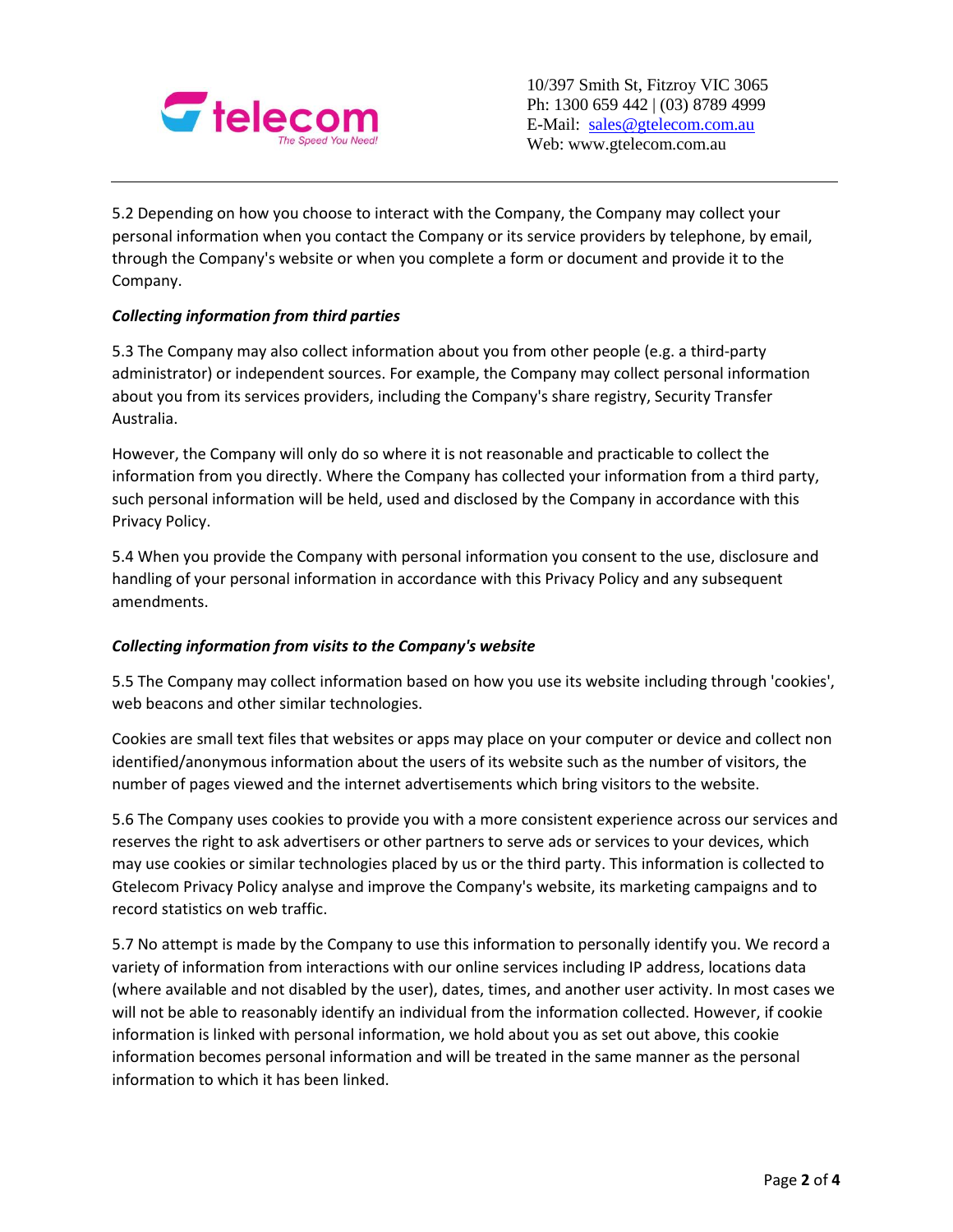

5.8 You can remove or reject cookies by adjusting the settings on your web browser.

## *Unsolicited information*

5.9 If the Company receives personal information that it has not requested, or it determines that the personal information received is not reasonably necessary to provide its services, the Company will take reasonable steps to de-identify or destroy that personal information.

## **6. How does the Company hold your personal information?**

#### *Storage and security of your personal information*

6.1 The security of your personal information is of paramount importance to the Company and it takes reasonable steps to protect the personal information it holds about you from misuse, loss, unauthorised access, modification or disclosure. The Company has a number of safeguards in place to protect the personal information we hold, including password protected databases, staff training and system firewalls. The Company maintains password security and restricted access to all electronic documents containing personal information and stores hard copy documents in secured locations.

6.2 The Company will take reasonable steps to destroy or permanently deidentify personal information if it is no longer needed for the purpose for which the information was used or disclosed.

## **7. How does the Company use your personal information?**

7.1 The Company may hold, use or disclose your personal information so that it can administer your investment in the Company and provide facilities and services that you request.

7.2 The Company may also collect, hold, use or disclose your personal information to:

(a) consider any concern or compliant that you raise against the Company or to manage any legal action between you and the Company;

(b) prevent or investigate any actual or suspected fraud, unlawful activity or misconduct;

(c) identity you or establish your tax status under any Australian or foreign legislation; or

(d) comply with any relevant laws, regulations, codes or practice and court orders.

7.3 The Company may also use your personal information to identify a product or service that may be of interest to you. If at any time you no longer wish to be notified about other services or promotions please unsubscribe by using the opt out link in the communication or contact the Company via the privacy specific contact details provided at the end of this Privacy Policy.

8. How is personal information disclosed to others?

8.1 The Company does not sell, rent or trade personal information to, or with, third parties.

8.2 The Company's website may contain links to other websites. The Company